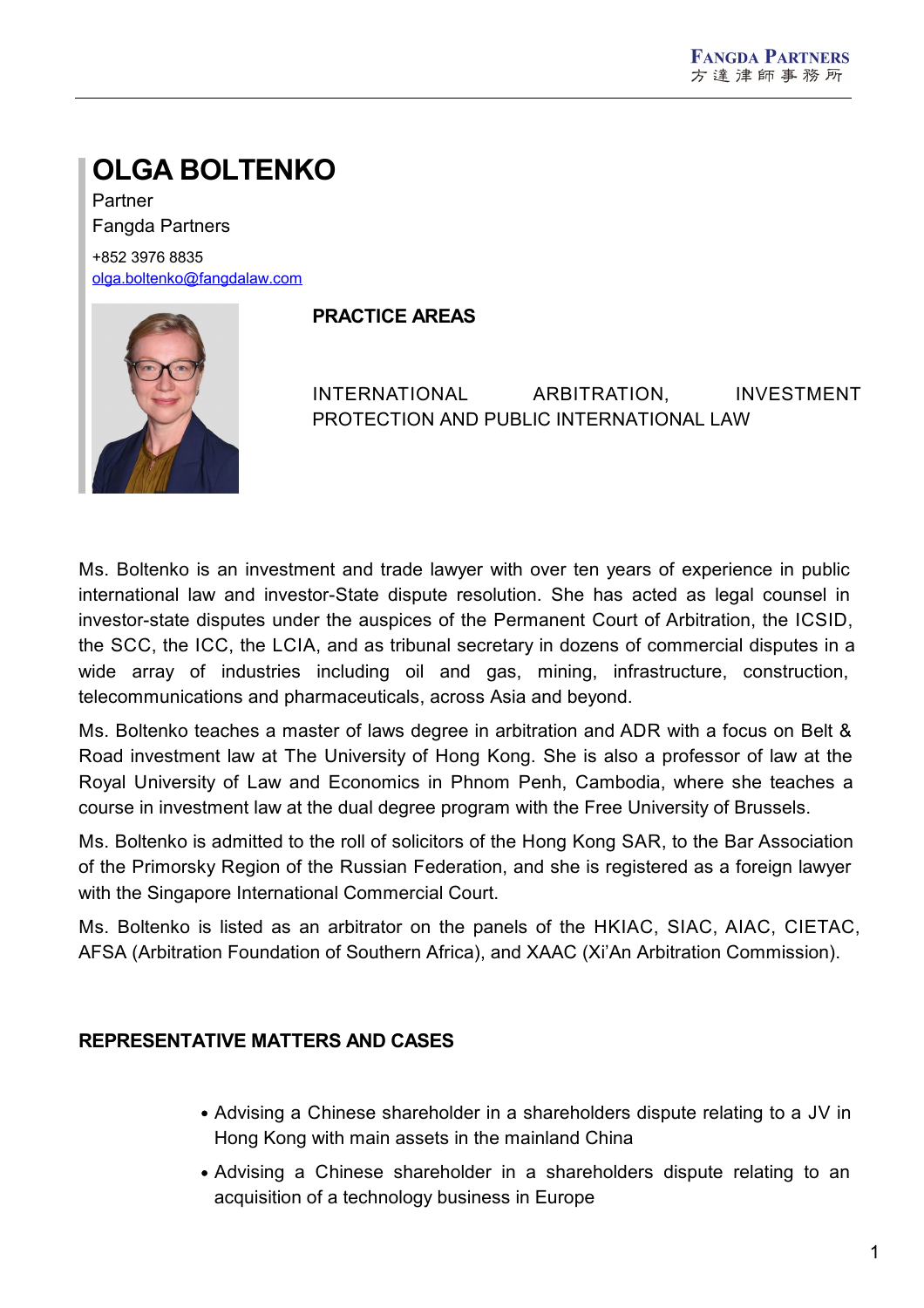- Representing a Chinese State-owned enterprise in investor-State negotiations of a dispute arising out of a large-scale nationalisation of an infrastructure investment project in Africa
- Representing a European investor against a sovereign State in set aside proceedings before Hong Kong courts with respect to a Hong Kong-seated treaty arbitration
- Representing a Russian individual in a dispute over bitminers and other cryptocurrency equipment in Hong Kong
- Representing Armenia against a US national in an ICSID dispute under the US-Armenia BIT arising out of Armenia's alleged breach of the BIT's full protection and security standard
- Representing AFK Sistema in an ICSID arbitration against Turkmenistan arising out of Turkmenistan's cancellation of mobile telecommunication licences
- Representing Ukraine in an ICSID Case ARB/06/18 Joseph Charles Lemire v Ukraine
- Representing Ukraine in an ICSID Case ARB/09/11 Global Trading Resources Corp. and Globex International, Inc. v Ukraine
- Representing a Ukrainian state agency in a dispute under the PCA Environmental Rules over the implementation of the Kyoto Protocol in the Ukraine
- Acting as a PCA legal counsel in a set of ECT arbitrations against the Russian Federation over expropriation of the Yukos Oil Company
- Advising a major Russian bank on strategic issues involving a large-scale transnational debt recovery effort
- Representing a Japanese vehicle manufacturing company in a Brussels based ICC arbitration in a dispute arising out of a FIDIC construction contract
- Representing a French construction company in a Stockholm based ICC arbitration in a dispute over a FIDIC construction contract
- Representing a French Michelin star restaurant group in an IP dispute against a Hong Kong entity over multiple breaches of a licensing agreement

# **OTHER INFORMATION**

# **Education**

Moscow State Institute (University) of International Relations of the Ministry of Foreign Affairs of the Russian Federation: specialist in public international law, cum laude, 2005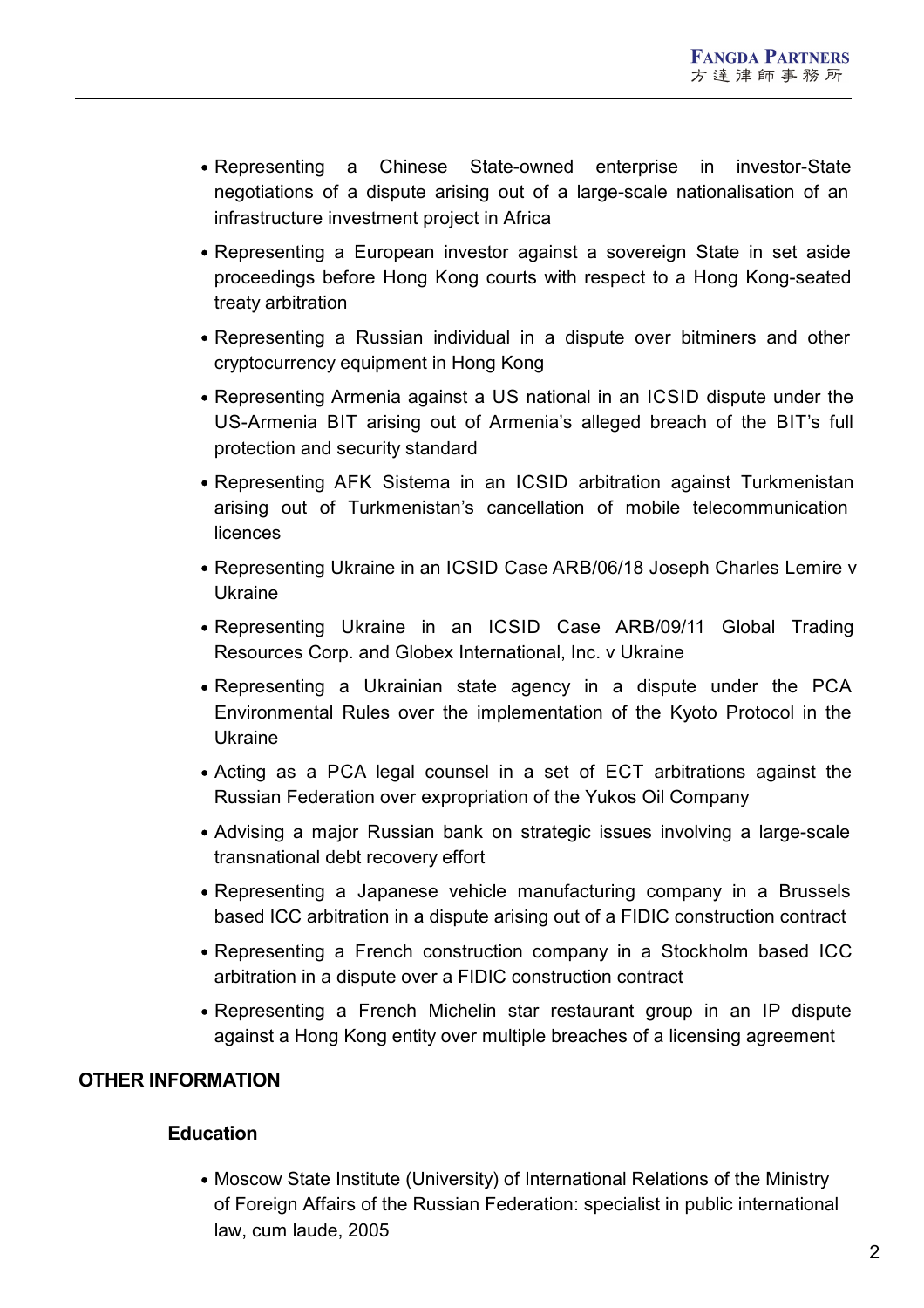- Paris-1 Pantheon-Sorbonne: LLM in French and EU Law, 2006
- Beijing Language and Culture University: Mandarin Chinese studies, 2014

#### **Professional Qualification**

- Admitted to practice law in the Russian Federation
- Admitted to the roll of solicitors in Hong Kong SAR

#### **Work Language**

- Fluent English, Russian, and French
- Working German and Norwegian
- Some knowledge of Mandarin Chinese

#### **Presentations/Speeches**

Ms. Boltenko is a frequent speaker at conferences in Asia and beyond. She has published prolifically on issues of international trade law and dispute resolution.

Ms. Boltenko's publications include:

- Olga Boltenko, "Umbrella revolution: The umbrella revolution: State Contracts and umbrella clauses in contemporary investment law", Handbook of International Investment Law and Policy, edt. J Chaisse, L Choukroune, S Jusoh, 2020
- Olga Boltenko, Howard Chan, Ziwei Wong, "Setting Aside Jurisdictional Findings by Tribunals and the Ad Hoc Admission of Counsel in Singapore and Hong Kong", Asian Dispute Review, April 2020
- Olga Boltenko, Reza Mohtashami QC, "Coup d'etat and failed States: investment in crisis", Hong Kong Lawyer, January 2020
- Olga Boltenko, "The Rise of the RCEP: Regional Multilateralism and its impact on the EU-China BIT", Sixty Years of European Integration and Global Power Shifts, edt. by J Chaisse, February 2020
- Olga Boltenko, "Arbitration in Russia: Investment Law Inception and Evolution", International Arbitration: Issues, Perspectives and Practice, Liber Amicorum Neil Kaplan, January 2019
- Olga Boltenko, Peter Yuen, Matthew Townsend, "Court Binds Third Party to Arbitration Agreement", Hong Kong Lawyer, April 2019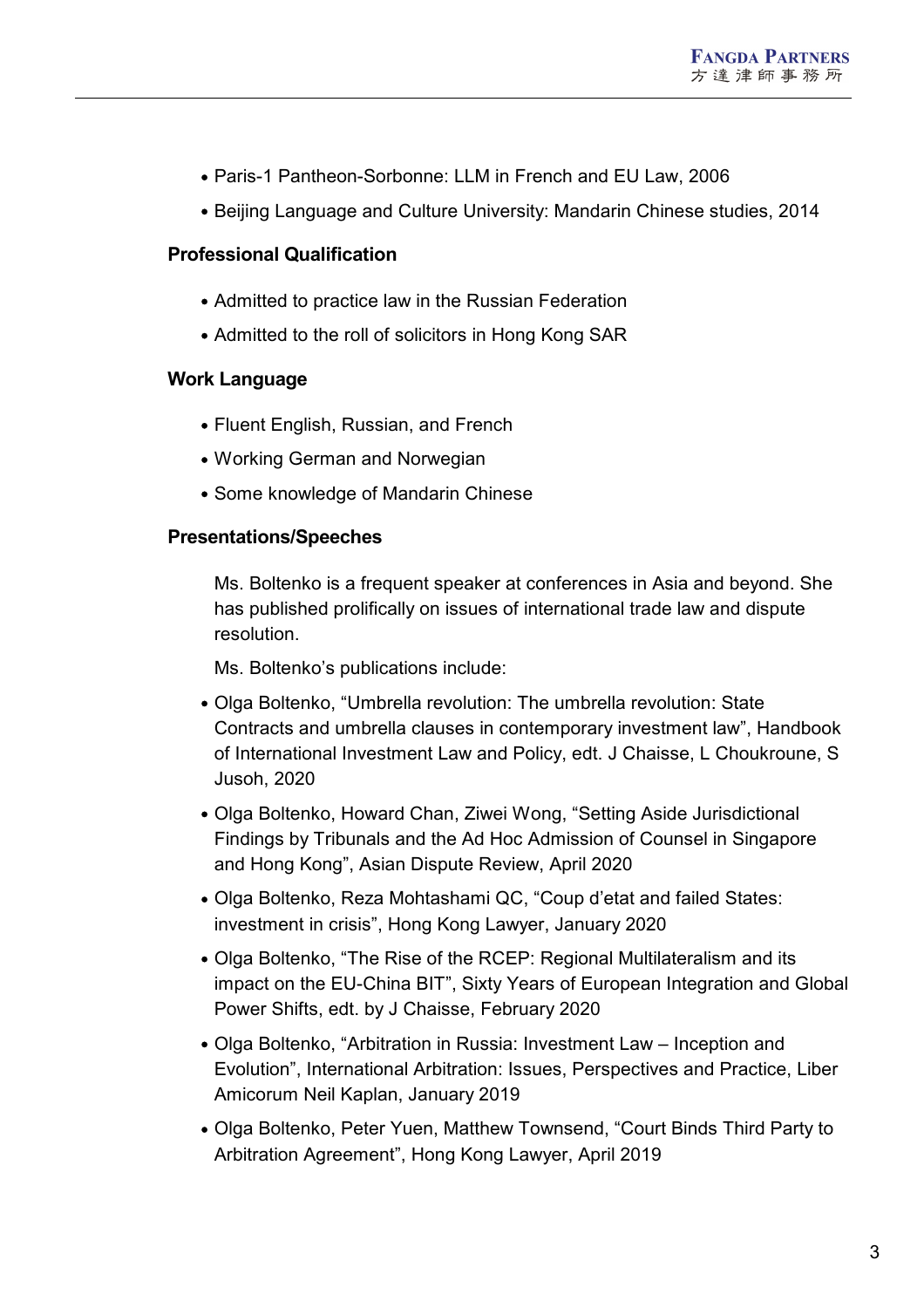- Olga Boltenko, Peter Yuen, Helen Shi, Damien McDonald, Matthew Townsend, "Hong Kong and Mainland China agree upon Bilateral Arrangement Regarding Interim Measures for Arbitration", Kluwer Arbitration Blog, April 2019
- Olga Boltenko, "Investment Protection in China's SEZs: Lee Jong Baek Case Study", International Economic Law and the Challenges of the Free Zones, edt. By J. Chaisse and Jiaxiang Hu, 2019
- Olga Boltenko, "Investment Protection in China's Special Economic Zones: Lee Jong Baek Case Study", Hong Kong Lawyer, January 2019
- Olga Boltenko, "The Protection of Foreign Investment in Mongolia: A Bumpy Ride for Overseas Mining Investors?", Asian Dispute Review, 2019
- Olga Boltenko, "China's Rising Trade Multilateralism: Hong Kong to shield China's Greater Bay Area", Hong Kong Lawyer, August 2018
- Olga Boltenko, "Hong Kong's Role in Contemporary Treaty-Making Practice, Treaty-based Environmental Carve-outs", Hong Kong Lawyer, June 2018
- Olga Boltenko, "The Rise of the RCEP: Regional Multilateralism and its Impact on the EU-China BIT", March 2018
- Olga Boltenko, "Political Risk Insurance on the Rise along the Belt & Road: A viable alternative to investment arbitration?", Hong Kong Lawyer, October 2017
- Olga Boltenko, "Political Risk Insurance along Belt & Road", Asian Dispute Review, December 2017
- Olga Boltenko, "A Russian roulette: the future of Russian investment law", Offshore Investment, October 2017
- Olga Boltenko, "Resolving Disputes Along the Belt and Road: Are the Battle Lines Drawn?" Asian Dispute Review, November 2017
- Olga Boltenko, Nanxi Ding, "Risky business: political risk insurance in the OBOR jurisdictions – Report on the 4th CMS-HKIAC Investment Law Lecture", Kluwer Arbitration Blog, July 2017
- Olga Boltenko, Nanxi Ding, Lakshanthi Fernando, "PCA Award Trapped in the Confines of the Singapore State Immunity Act", Kluwer Arbitration Blog, May 2017
- Olga Boltenko, Sam Luttrell, "'Mercantile Adventurers' Making Their Way to Hong Kong and Singapore: A Blessing or a Curse?" Hong Kong Lawyer, September 2016
- Trans-Pacific Partnership Agreement (TPP): Final text released, November 2015, Client Briefing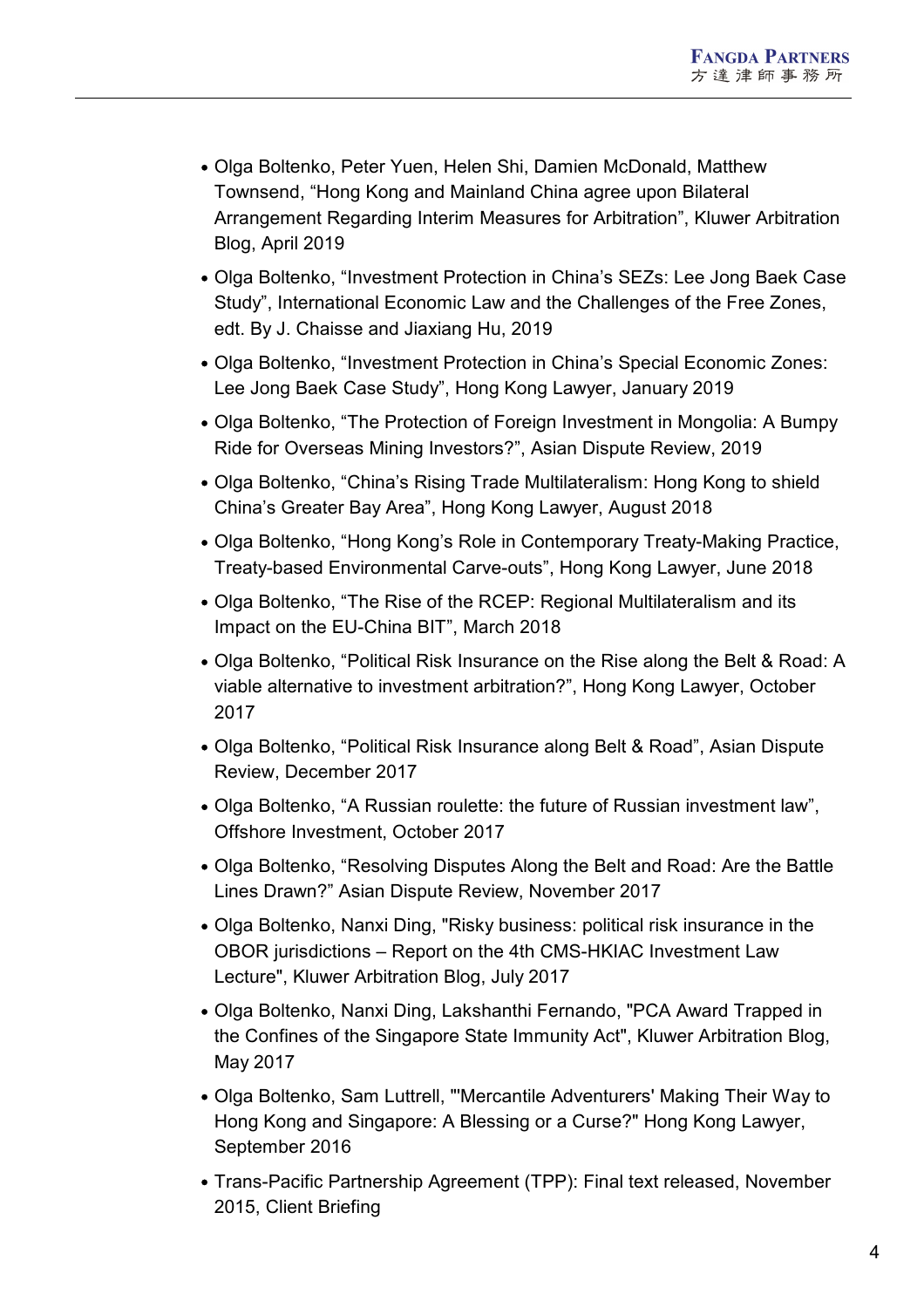- The TPP of the Iceberg TPP Signals New Approach to Trade Liberalisation, October 2015, Client Briefing
- Worldwide Mareva injunctions in Singapore: Issues to consider following Bouvier v Accent Delight, October 2015, Client Briefing
- Olga Boltenko, Priscilla Lua ,"Prakash J of the Singapore High Court decides the arbitration "chicken and egg" dilemma", Kluwer Arbitration Blog, September 2015
- Olga Boltenko, Kabir Singh, "Enforcement of Treaty Awards against Russia in Asia: A safe Haven for Russian Assets?'", Kluwer Arbitration Blog, September 2015
- Olga Boltenko, Neil Kaplan CBE QC SBS, "A secret tool for winning an arbitration case", Asian Dispute Review, July 2015
- Olga Boltenko, "The Rise of Russia's Far East is Likely to Prompt Changes in Arbitration Geography", Kluwer Arbitration Blog, July 2015
- Olga Boltenko, "Cambodia's Arbitration Centre sets off on its First Flight", Kluwer Arbitration Blog, June 2015
- Olga Boltenko, Karen Tan, "Arbitrating with Russia ways to minimize sanctions-related risks", Corporate Disputes, April 2015
- Olga Boltenko, Neil Kaplan CBE QC SBS, "The dangers of neglect: governing law of arbitration agreements", Chartered Institute of Arbitrators Liber Amicorum
- Olga Boltenko, "Enforcement of Foreign Arbitral Awards in Russia and China", Asian Dispute Review, January 2015
- Olga Boltenko, "Hong Kong: Lord Hoffmann's rule of law musings", Global Arbitration Review, December 2014
- Olga Boltenko, "Hong Kong emerges as Russia's Refuge while the EU Sanction Cripple Major Russian Businesses", Kluwer Arbitration Blog, November 2014
- Olga Boltenko, Yves Fortier, "Hong Kong 'Trouver le pot aux roses'", Asian Dispute Review, October 2014
- Olga Boltenko, "Stop ignoring the Elephant in the Room!", Kluwer Arbitration Blog, June 2014
- Olga Boltenko, "The Permanent Court of Arbitration: Procedural Rules and the Importance of Early Procedural Agreement", Asian Dispute Review, April 2013

# **Professional Background**